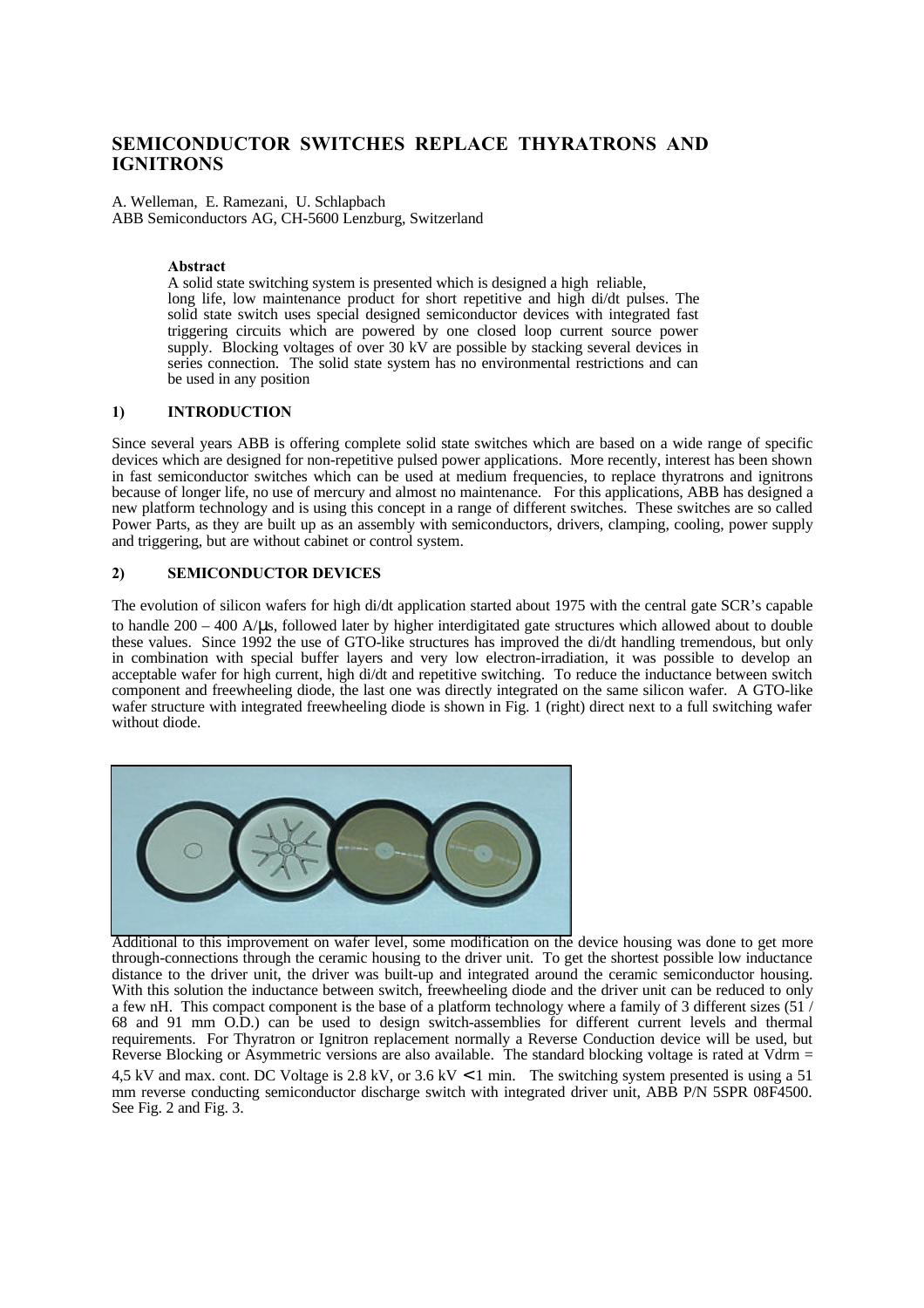



Fig. 2) Reverse conducting 51 mm discharge switch showing Fig. 3) Device 5SPR 08F4500 complete wafer, switching device and driver unit separated.

The device 5SPR 08F4500 can be used within a wide specification, of which the key parameters like pulse current, pulse length, rep. rate and cooling are the main factors to make a reliable design. The basic specification of the device is Vdrm = 4.5 kV / Vdc max = 3.0 kV / di/dt = 10 kA/ $\mu$ s / peak-pulse current = 10 kA @ tp = 50 μs / Rep.rate  $\leq 400$  Hz.

# **3) DRIVER UNIT, INTEGRATED WITH 51 mm DEVICE**

To reach a very low inductance the driver unit is integrated direct around the semiconductor switching device. With this construction, and the very low induction gate-connection path, high di/dt and very fast switch-on can be reached. As the switching component is designed for repetitive use, the driver unit has an on-board power supply, which needs an external power source. In case of one single device, the isolation can be easily handled, but in case of stacking several devices in series connection, galvanic separation between the driver units is getting dominant. Therefore it was decided to equip the driver unit with an input transformer, using inductive extraction fed by a separate current source. The current source operates with a 25 kHz closed loop, using an HVcable, which is sloped through the input transformers of all the driver units. The triggering of the switch is activated by an optical signal. The optical receiver in the driver unit is a commercial HP optical receiver for glassfibers. The driver unit accommodates LED's which indicate Status, Power and Faillure mode. The power consumption of the driver unit is depending on switching frequency, which is about 4 W for up to 50 Hz and 10 W for 400 Hz.

# **4) POWER SUPPLY**

A closed loop current source power supply is used to energize the driver units. In standard version this is done with  $25kHz / 4$  A, using a closed loop high voltage cable sloped through the input transformers of the driver units. The HV-cable has an isolation voltage of over 30 kVdc cont. Therefore the series connection of devices can easily go up to a charging voltage of 25 kVdc, which means about 10 device switching levels. For higher voltages, a master – slave combination of power supplies, or isolation transformers to feed more power supplies has to be used, and series connection of stacks has to be provided. Fig. 4 shows the power supply for the 51 mm devices.



Fig. 4) Current Source Power Supply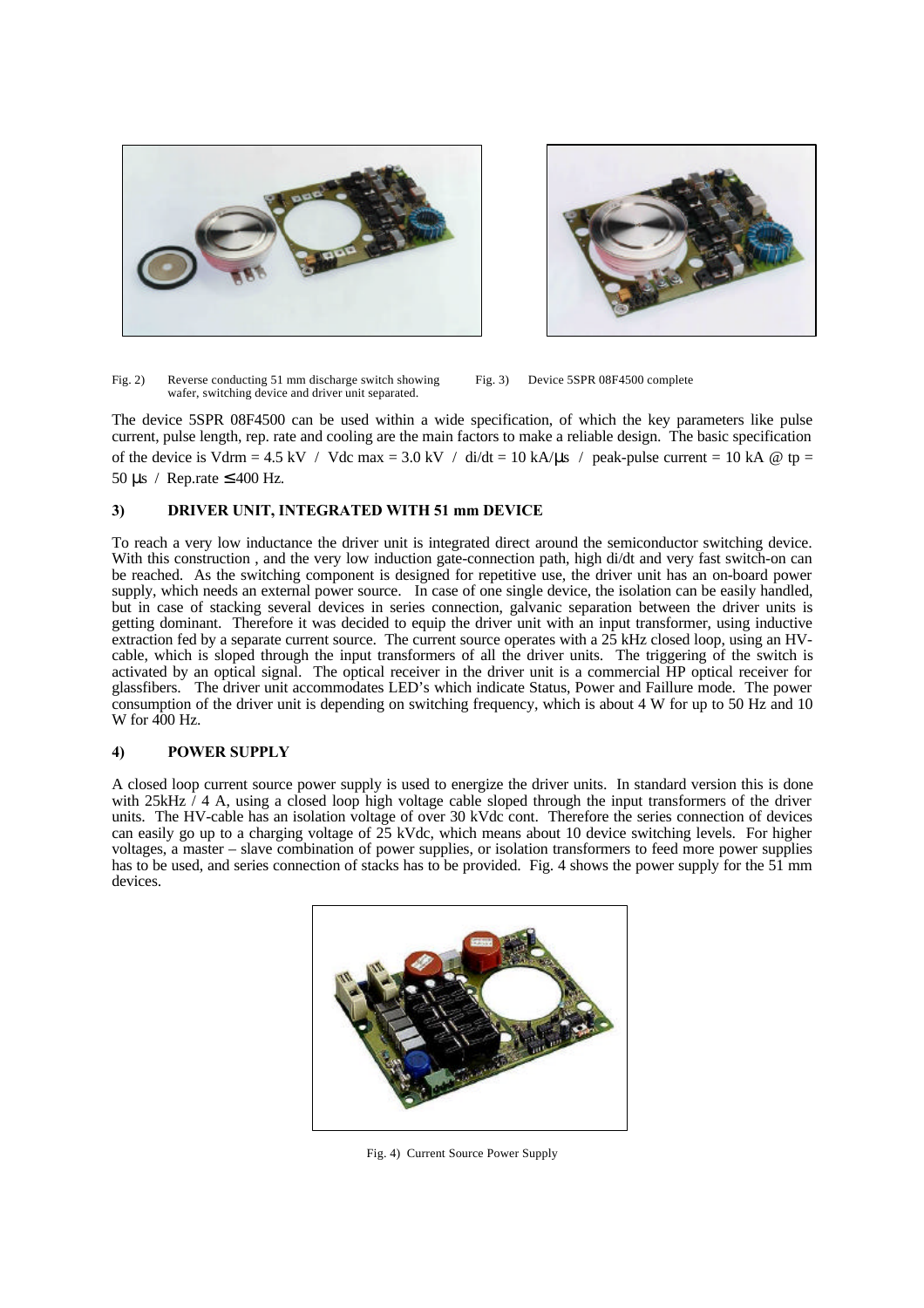#### **5) LIGHT EMITTER BOX**

The driver units of the switches are activated by optical signals, which are provided by a light emitter box (Fig. 6). For simultaneous triggering of all devices, the light emitter box has the same amount of optical output sockets as the switch assembly has devices in series connection. In addition there is one optical output to monitor the function of the box. The trigger signal provided to the box can be electrical or optical, depending on system requirements. It is recommended to use optical input for the trigger signal to avoid any interference by high electric fields in the switch area. Therefore it is also recommended to use the light emitter box away from the switch assembly. The pulse-length of the trigger signal is an extreme important value, as the switch needs to be on during the full time of the main pulse. This means that if the main pulse, incl. ev. negative parts, is total

f.e. 20 μs, the trigger pulse should be at least 30 μs long, and stopped only shortly before recharging will start again.

This is also shown in Fig. 5. The test was done over 6 device levels (15 kV) and a 12 kA pulse peak.



Fig. 5) Example for trigger pulse duration vs. main pulse Fig. 6) Light distribution box with optical



cable and driver unit

# 6) **THYRATRON REPLACEMENT**

Based on the circuit diagram for thyratron with freewheeling diode, ABB has designed a switch assembly, which offers the same performance, but is superior in handling, maintenance and lifetime expectancy.



Fig. 7) Circuit diagram thyratron switch Fig. 8) Circuit diagram solid state switch

#### **7) SOLID STATE SWITCH ASSEMBLY**

The solid state switch assembly was designed for 12 kVdc charge voltage, using reverse conducting devices and typical specified for I-peak = 1,5 kA / di/dt = 1,5 kA/ $\mu$ s / tp = 10  $\mu$ s and a rep. rate of 300 - 400 Hz. For this a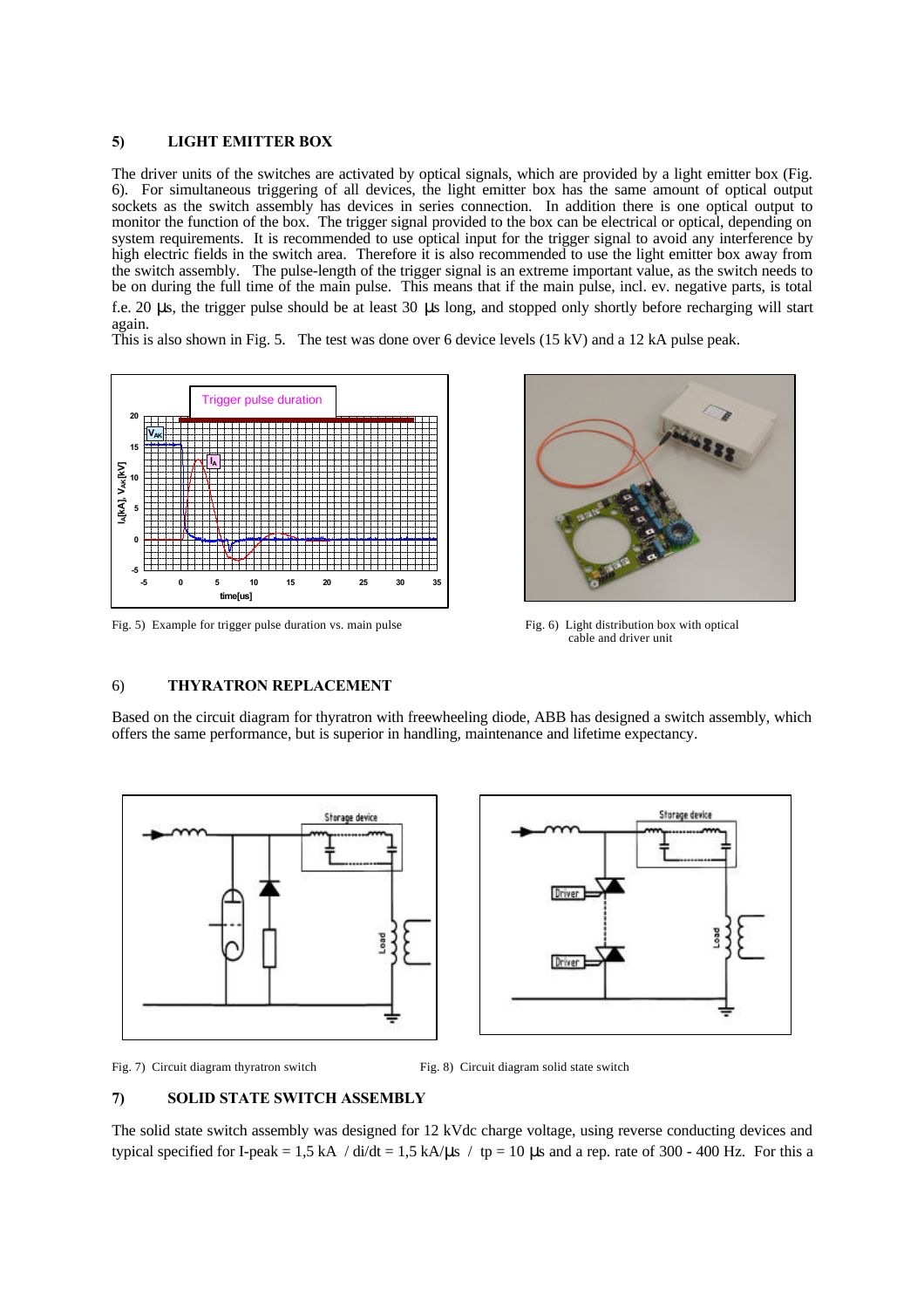series connection of 6 devices is used, which results in a Vdc of 2,0 kV per level. By using only 2 kV per level it is possible to keep the sharing resistors at a moderate level and cosmic ray has no influence on the life-time of the devices. There is also at least one redundant device in the assembly in case of device faillure. Depending on ambient temperature and cooling capability in the system it is possible to operate the assembly with deionized water cooling or forced air blowing to the assembly. The right cooling method depends on the application condition and can be calculated. Larger systems, with larger semiconductor devices, offering higher currents but based on the same principle are available, but are not part of this paper.





assembly.

Fig. 9) Basic circuit diagram of solid state Fig. 10) Design drawing of solid state assembly.

The described switch is using standard ABB water-cooled heatsinks with 60 mm contact area. These heatsinks have two functions, one is the cooling of the devices at higher rep.rates, and second is the spacing between the driver units, giving enough isolation distance to avoid flash-over if used in air. The clamping system is built-up with fiberglass epoxy (Vetresit) parts and rods for good isolation and eliminating inductive heat-up. A 20 kN pressure pack with Belleville springs assure the clamping. In Fig. 11 the complete 6-level switch assembly is shown, including the power supply at the bottom of the assembly. The Light Emitter Box with optical cable to each driver board is shown at the top side of the stack assembly, but it is recommended to move this box away from the assembly to avoid any interference coming from the system or surrounding parts. Tests have shown that the delay time of the total solid state switch is typical less than 600 ns, and the  $\Delta$  td between the different driver units is less than 50 ns.



|  |  | Fig. 11) Solid State Switch Assembly EFM-SPR 08F4500-6-WC |
|--|--|-----------------------------------------------------------|

Vdc: 12 kV<br>I-pulse: 1,5 kA I-pulse: tp: 10 μs f:  $400 \text{ Hz}$ <br>Devices:  $6 \times 5SP$ Supply:<br>Trigger:

di/dt:  $1,5 \text{ kA/}\mu\text{s}$ Devices: 6 x 5SPR 08F4500 in series connection<br>Cooling: Deionized water Deionized water<br>24 Vdc Optical input